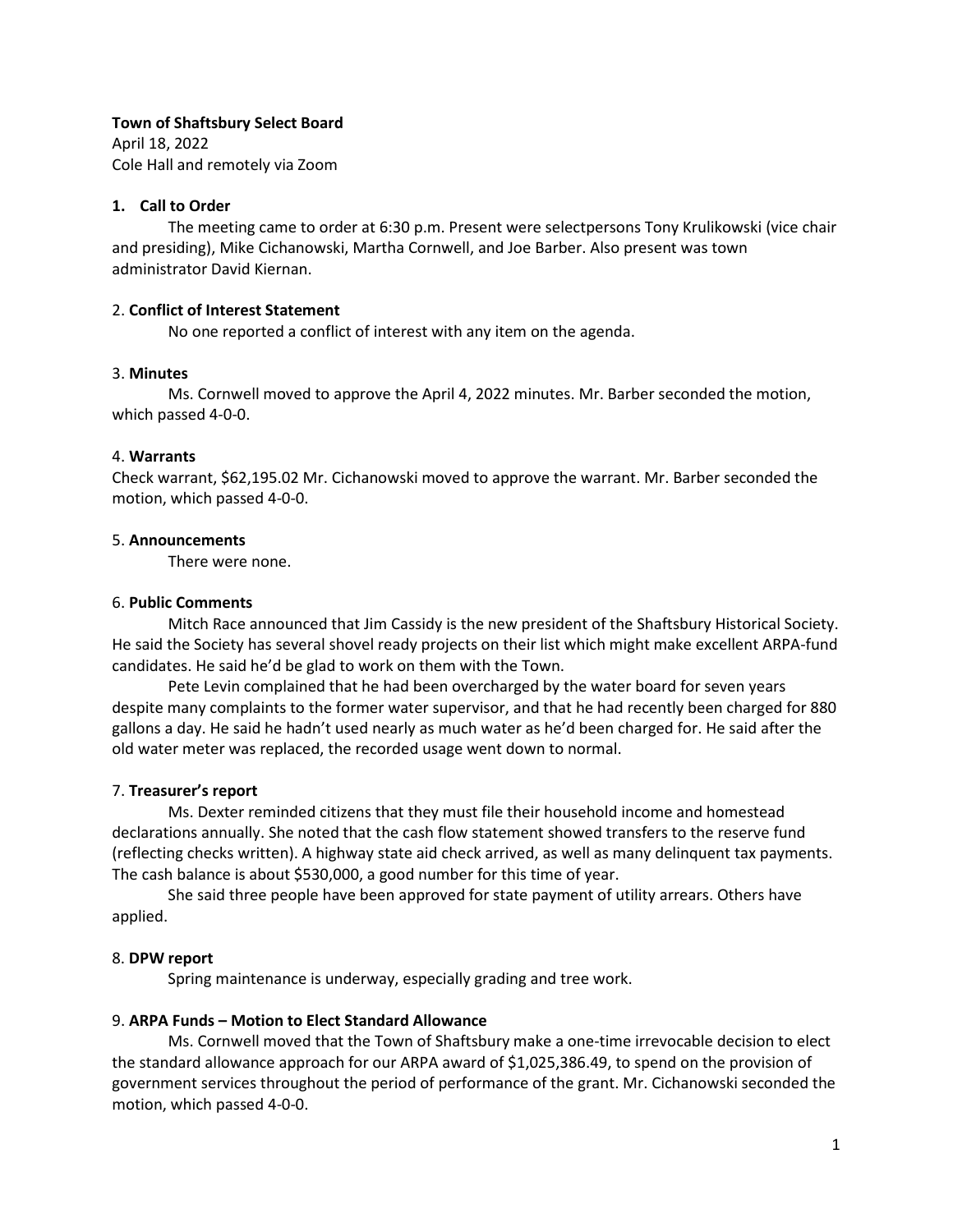### 10. **ARPA Advisory Board proposal**

Ms. Cornwell moved to approve the ARPA advisory board. Anyone interested in serving on the board should contact the town administrator. Ms. Cornwell asked for clarification regarding responsibilities of the committee as described in a draft VLCT template. Ms. Cornwell asked if some funding could be made available for public outreach re use of ARPA funds. Ms. Cornwell moved to strike items 5 and 6 in the template. Mr. Cichanowski seconded the motion, which passed 4-0-0. Mr. Cichanowski seconded the original motion, which passed 4-0-0. Mr. Kiernan will put the modified VLCT committee template on the website.

### 11. **Shaftsbury Media Advisory Committee proposal**

Mr. Kiernan said that now that we have a new webmaster, it might make sense to create a committee of residents to work with the webmaster to populate the site with information and linkages. Mr. Kiernan said he hoped such a committee could explore marketing the town, using social media, encouraging volunteers, and other things. Andrea Bacchi reported via Zoom that such a board is a great idea and she would be glad to help. The board will act upon the suggestion at the next meeting.

# 12. **Wastewater Feasibility/Preliminary Engineering Study proposal**: Funding through CWRSF ANR Infrastructure Finance Program

Mr. Kiernan said he learned the Town can enter into a \$125,000 loan cum grant with ANR to update the 2006 wastewater study and produce a design for the highest priority option. Ms. Cornwell moved to seek the study funding. Mr. Cichanowski seconded the motion, which passed 4-0-0.

### 13. **Cole Hall Roof and Steeple Maintenance proposal**

Mr. Kiernan reported that Doxie Roofing seems to be the only company interested in working on the roof. They have asked for \$4000 to examine the roof, from the roof (the lift is expensive), and if necessary, make repairs to the slate.

Mr. Kiernan said he is having trouble finding someone to paint the steeple. The windows will have to wait for additional funding.

Mr. Kiernan said that in the next few weeks, portions of the Cole Hall surround will be topsoiled and planted with grass seed. Further improvements will await the creation of a plan for the elevator and additional landscaping.

## 14. **Removal of old DPW garage pad proposal**

Mr. Kiernan reported that Matt Morse Excavating has agreed to stand by its proposal of two years ago to remove the pad and the oil tank for \$8000. Mr. Morse will hire geohydrological consultant Paul Miller to handle the permitting for the project for an additional fee. Mr. Cichanowski moved to hire Matt Morse Excavating to remove the garage pad and oil tank. Ms. Cornwell seconded the motion, which passed 4-0-0.

## 15. **Other Business**

Mr. Kiernan said the Town should have more information on a wetland delineation in Howard Park shortly. Work in the Park could begin thereafter.

Mr. Krulikowskl read the list of nominations for Fire Department officers, whose terms run from May 1, 2022 to April 30, 2023: chief, Joe Vadakin; first assistant chief, Mike Taylor; second assistant chief, Ed Shewell. Mr. Cichanowski moved to approve the slate of officers. Ms. Cornwell seconded the motion, which passed 4-0-0.